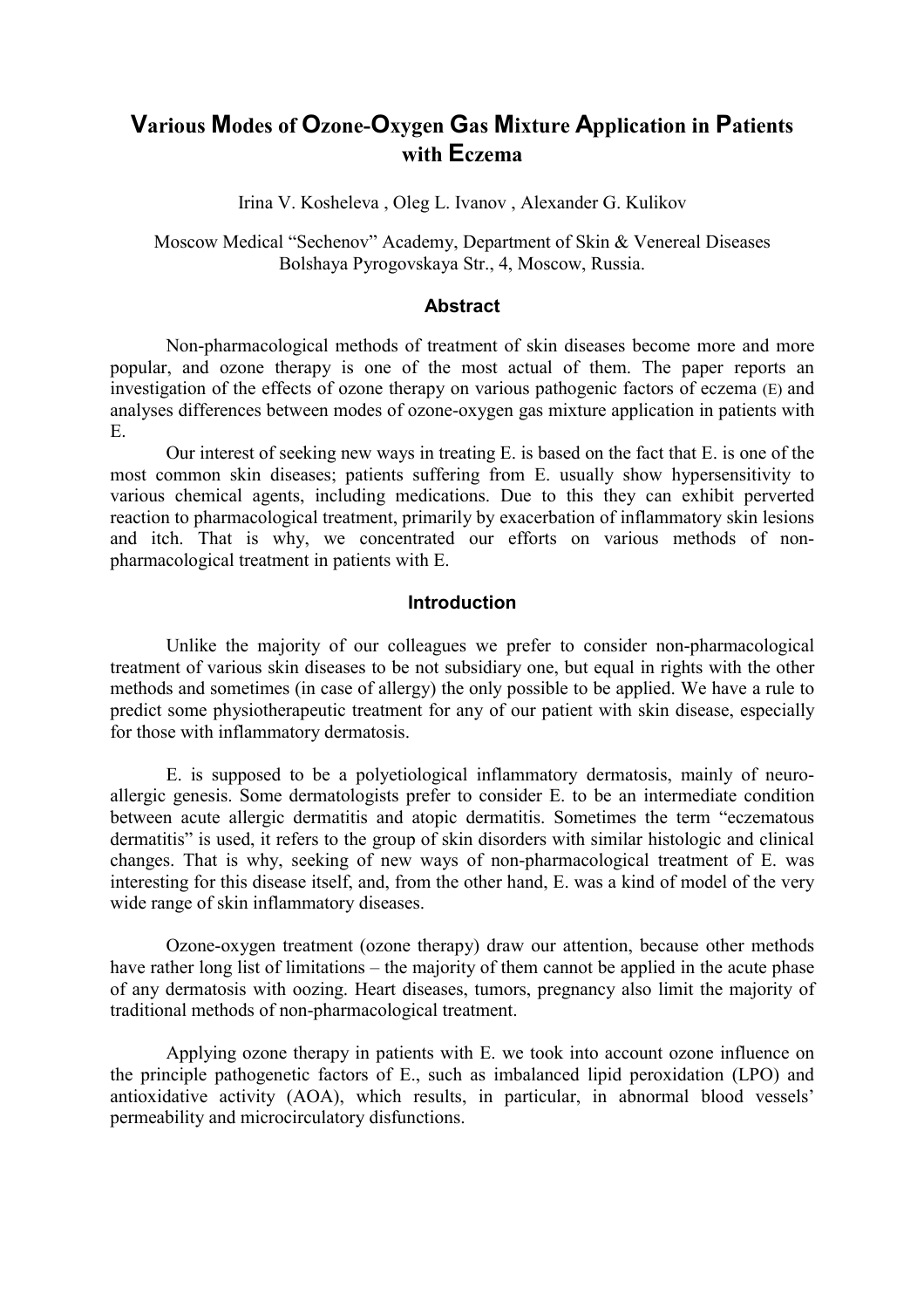#### **Materials and Methods**

We applied ozone therapy in treatment of 108 patients suffering from various types of E. Among our patients there was almost equal amout of men and women (40 % and 60 % correspondingly); age of the majority of them did not exceed 60 years.

In order to investigate the state of the LPO and AOA in blood serum of these patients we used chemiluminiscence technique. This method is based on the evaluation of the intensity of luminescence, induced in the blood sample with  $Fe<sub>2</sub>SO<sub>4</sub>$  and which is normally caused by LPO. Analysis of blood serum in patients with E. demonstrated the imbalance between LPO and AOA. Studies revealed drastic intensification of LPO in the majority of the patients, which coincided with the reduction of AOA. Another reason to use the induced luminescence was to control safety and efficiency of ozone therapy.

 Taking in consideration, that the imbalanced LPO processed results, in particular, in microcirculatory disorders, another way to control the ozone therapy efficiency was the investigation of the skin microcirculatory function. We used LASER Doppler computerised flow-metering system to control the function of blood microvessels both in the area of skin lesion and on the intact skin. It was found that clinical manifestations of E. is accompanied by dramatic changes of microcirculatory functions. Value of the microcirculatory index (MI), which is defined as product of the amount of erythrocytes in skin capillaries and average speed of their flow, was increased almost 4 times in comparison with normal values. It reveals so called hyperemic type of blood dynamics and corresponds to the intensity of inflammatory changes of the skin. In the same time, the decrease of the microcirculatory efficiency was found. It manifested in the diminishing of the microcirculatory efficiency index (MEI), which is defined as ratio between active components of blood microvessels motions (capillary own independent motions) and passive motions of blood vessels, which are caused by respiratory movements of the chest and heart contractions. In patients with E. MEI was decreased almost twice in comparison with normal values. Moreover, this index was decreased both within skin lesions and in the intact skin, which testified the universal character of microcirculatory disorders.

We used various modes of ozone/oxygen gas mixture administration both local (irrigation skin lesions with ozone/oxygen gas mixture in a hermetic plastic chamber; ozone concentration in gas mixture 5-20 mg/l) and systemic (1 - rectal insufflations of the ozone/oxygen gas mixture with concentration of ozone 5-10 mg/l; 2 - intravenous infusions of ozonized physiological saline with ozone concentration in the salution 2 mg/l) *(Fig. 1).*

 43 patients obtained local ozonetherapy, 31 patients- systemic ozonetherapy (rectal insufflations or ozonized saline), 34 patients – so called combined ozonetherapy: local ozonetherapy and one of the systemic ways of ozone administration.

#### **Results**

 After ozone therapy was finished (course of treatment lasted in the mean 15-20 days), clinical manifestation of E. (itch, oozing, skin hyperemia) reduced in great extent. In the majority of patients (almost 90%) we reported clinical remission or significant improvement of the disease. LPO and AOA normalized and remained stable during 3-6 months after the finishing of ozone therapy in majority of patients (67%); this corresponded to the stable clinical remission. Ozone therapy also resulted in the reliable improvement of the microcirculatory efficiency – MI decreased and reached normal values in patients who